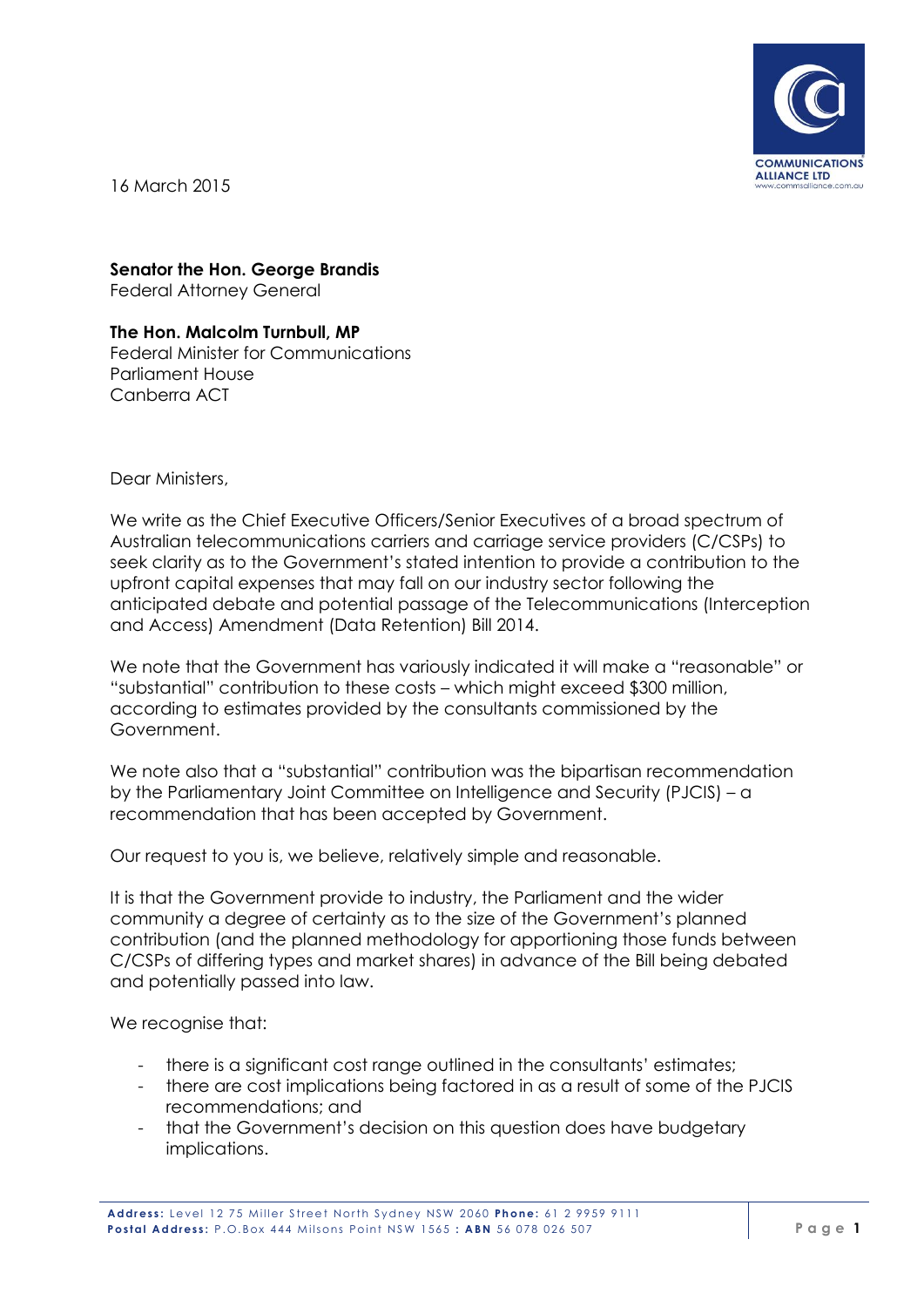It is evident that the extent to which the Government's contribution falls short of the total cost to industry will determine the quantum of additional costs to be absorbed by C/CSPs or passed on to Australian telecommunications users.

The methodology proposed to apportion the Government contribution will influence the extent to which smaller CSPs might or might not be disproportionately impacted by the Government's actions – an issue highlighted in the PJCIS recommendations. A disproportionate effect on smaller CSPs is likely to have a negative effect on their ability to compete in the market.

In light of these factors, we believe it would be a reasonable action on the part of Government to – at the very least – provide a firm indication of the Government contribution, expressed as a percentage of the final determined cost. We will continue to discuss with Government the issues associated with capital maintenance costs and operational costs.

We would be pleased to discuss these issues further with you or to provide additional information if that would be helpful.

We look forward to the Government's early response on this issue, particularly given that the Bill is scheduled for debate this week.

Yours sincerely,

*David Thodey, CEO, Telstra Paul O'Sullivan, Chairman, Optus*

Inaki Berroeta, CEO, **Geoff Horth, CEO, M2 Group** *Vodafone Hutchison Australia*

*David Buckingham, CEO, iiNet David Tudehope, CEO, Macquarie Telecom*